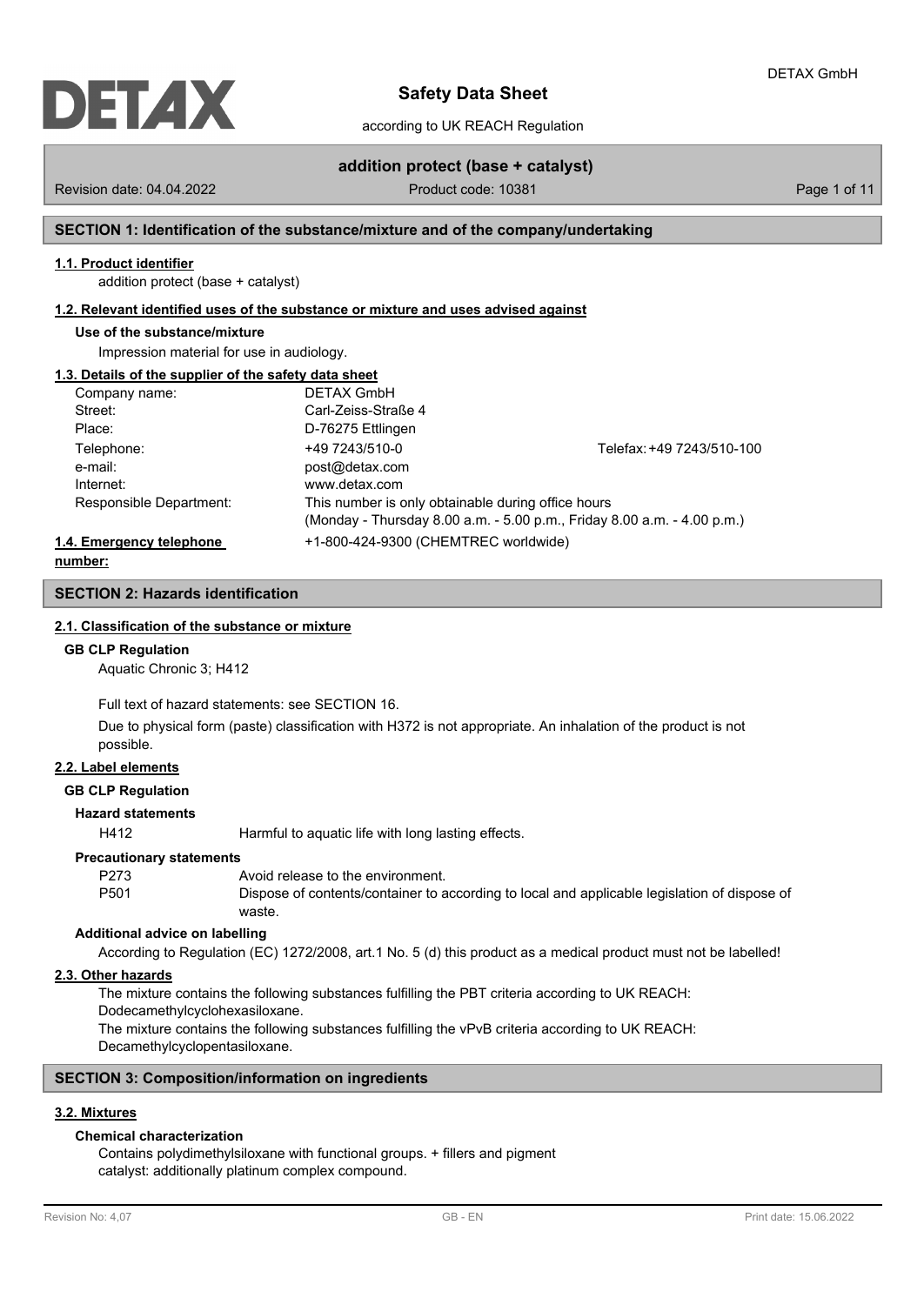

according to UK REACH Regulation

# **addition protect (base + catalyst)**

Revision date: 04.04.2022 Product code: 10381 Page 2 of 11

#### **Hazardous components**

| <b>CAS No</b> | Chemical name                                             |              |                  | Quantity     |
|---------------|-----------------------------------------------------------|--------------|------------------|--------------|
|               | EC No                                                     | Index No     | <b>REACH No</b>  |              |
|               | Classification (GB CLP Regulation)                        |              |                  |              |
| 14464-46-1    | cristobalite flour                                        |              |                  | $20 - 40 \%$ |
|               | 238-455-4                                                 |              |                  |              |
|               | STOT RE 1; H372                                           |              |                  |              |
| 8042-47-5     | paraffin oil                                              |              |                  | $0.1 - 5\%$  |
|               | 232-455-8                                                 |              | 01-2119487078-27 |              |
|               | Asp. Tox. 1; H304                                         |              |                  |              |
| 540-97-6      | Dodecamethylcyclohexasiloxane                             |              |                  | $0.1 - 5\%$  |
|               | 208-762-8                                                 |              | 01-2119517435-42 |              |
|               |                                                           |              |                  |              |
| 541-02-6      | Decamethylcyclopentasiloxane                              |              |                  | $0.1 - 5\%$  |
|               | 208-764-9                                                 |              | 01-2119511367-43 |              |
|               |                                                           |              |                  |              |
| 556-67-2      | Octamethylcyclotetrasiloxane                              |              |                  | < 0.1 %      |
|               | 209-136-7                                                 | 014-018-00-1 | 01-2119529238-36 |              |
|               | Flam. Liq. 3, Repr. 2, Aquatic Chronic 1; H226 H361f H410 |              |                  |              |

# Full text of H and EUH statements: see section 16.

## **Specific Conc. Limits, M-factors and ATE**

| CAS No    | EC No                  | <b>Chemical name</b>                                                                                     | Quantity    |
|-----------|------------------------|----------------------------------------------------------------------------------------------------------|-------------|
|           |                        | Specific Conc. Limits, M-factors and ATE                                                                 |             |
| 8042-47-5 | 232-455-8              | paraffin oil                                                                                             | $0.1 - 5%$  |
|           |                        | $\frac{1}{2}$ inhalation: LC50 = >5 mg/l (vapours); dermal: LD50 = >2000 mg/kg; oral: LD50 = >5000 mg/kg |             |
| 540-97-6  | 208-762-8              | Dodecamethylcyclohexasiloxane                                                                            | $0.1 - 5\%$ |
|           |                        | dermal: LD50 = 2000 mg/kg; oral: LD50 = 2000 mg/kg                                                       |             |
| 541-02-6  | 208-764-9              | Decamethylcyclopentasiloxane                                                                             |             |
|           | mg/kg                  | $\lambda$ inhalation: LC50 = 8.67 mg/l (vapours); dermal: LD50 = >2000 mg/kg; oral: LD50 = >24100        |             |
| 556-67-2  | 209-136-7              | Octamethylcyclotetrasiloxane                                                                             | < 0.1 %     |
|           | IM chron.: H410: M=10_ | $\frac{1}{2}$ inhalation: LC50 = 36 mg/l (vapours); dermal: LD50 = >2400 mg/kg; oral: LD50 = 4800 mg/kg  |             |

## **SECTION 4: First aid measures**

# **4.1. Description of first aid measures**

#### **After inhalation**

Provide fresh air.

## **After contact with skin**

Wash with plenty of water. Take off contaminated clothing and wash it before reuse.

## **After contact with eyes**

Rinse immediately carefully and thoroughly with eye-bath or water.

## **After ingestion**

Rinse mouth immediately and drink 1 glass of of water. Rinse mouth immediately and drink plenty of water. Let water be drunken in little sips (dilution effect).

Do not induce vomiting. If you feel unwell, seek medical advice.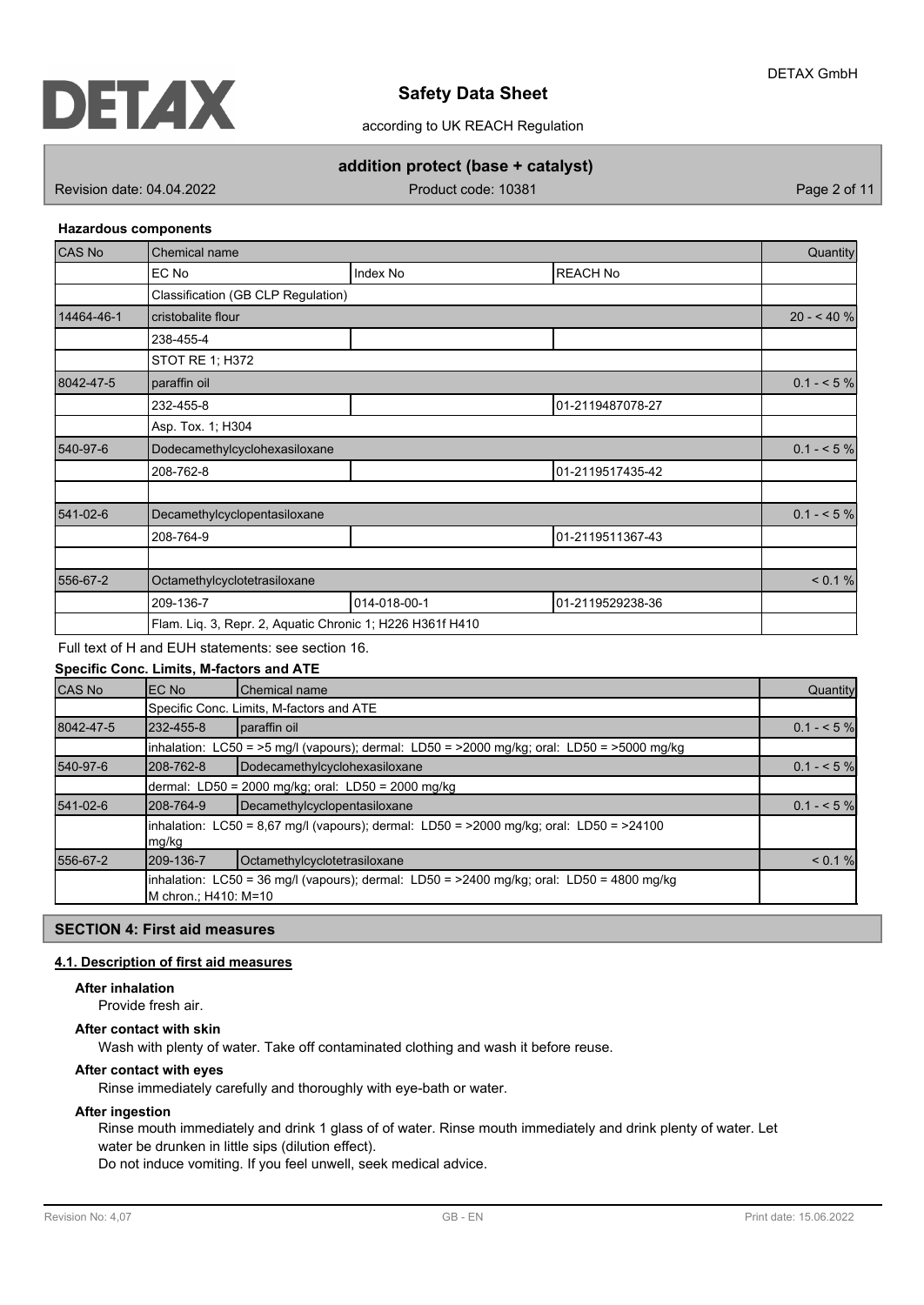

according to UK REACH Regulation

## **addition protect (base + catalyst)**

Revision date: 04.04.2022 Product code: 10381 Page 3 of 11

# **4.2. Most important symptoms and effects, both acute and delayed**

No information available.

# **4.3. Indication of any immediate medical attention and special treatment needed**

Treat symptomatically.

## **SECTION 5: Firefighting measures**

#### **5.1. Extinguishing media**

#### **Suitable extinguishing media**

Co-ordinate fire-fighting measures to the fire surroundings.

### **5.2. Special hazards arising from the substance or mixture**

Non-flammable.

#### **5.3. Advice for firefighters**

In case of fire: Wear self-contained breathing apparatus.

#### **Additional information**

Collect contaminated fire extinguishing water separately. Do not allow entering drains or surface water.

## **SECTION 6: Accidental release measures**

## **6.1. Personal precautions, protective equipment and emergency procedures**

## **General advice**

Use personal protection equipment.

#### **6.2. Environmental precautions**

Do not allow to enter into surface water or drains.

### **6.3. Methods and material for containment and cleaning up**

#### **For cleaning up**

Take up mechanically. Treat the recovered material as prescribed in the section on waste disposal.

#### **Other information**

Absorb with liquid-binding material (sand, diatomaceous earth, acid- or universal binding agents). Treat the recovered material as prescribed in the section on waste disposal.

#### **6.4. Reference to other sections**

Safe handling: see section 7 Personal protection equipment: see section 8 Disposal: see section 13

#### **SECTION 7: Handling and storage**

## **7.1. Precautions for safe handling**

## **Advice on safe handling**

No special measures are necessary.

## **Advice on protection against fire and explosion**

No special fire protection measures are necessary.

### **Advice on general occupational hygiene**

Take off contaminated clothing. Wash hands before breaks and after work. When using do not eat, drink, smoke, sniff. Take off contaminated clothing. Wash hands before breaks and after work. When using do not eat or drink.

#### **7.2. Conditions for safe storage, including any incompatibilities**

### **Requirements for storage rooms and vessels**

Keep container tightly closed.

#### **Hints on joint storage**

Do not store with acids, lyes, alcohols, metallic powders and metallic oxides (release of hydrogen is favoured).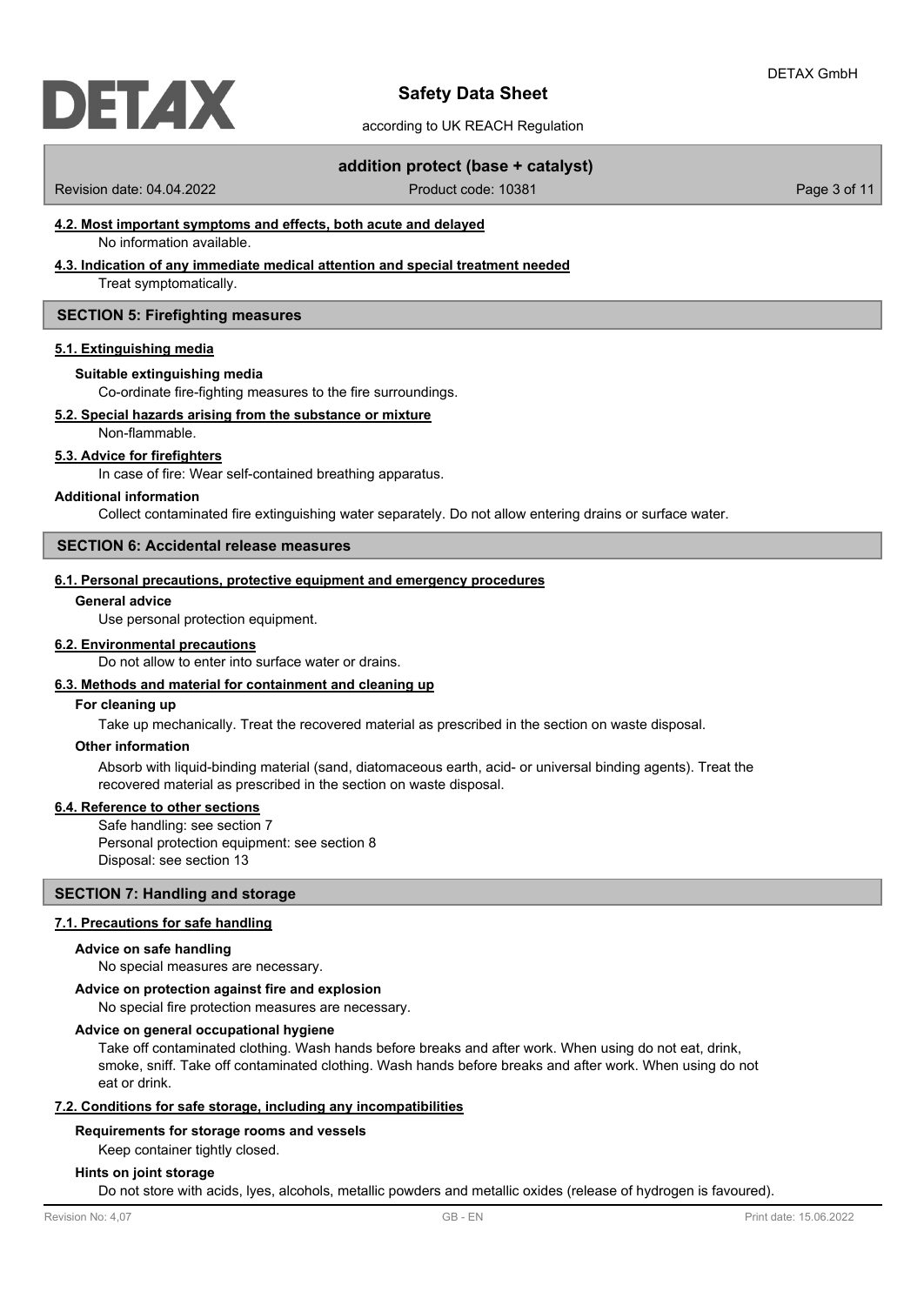

according to UK REACH Regulation

## **addition protect (base + catalyst)**

Revision date: 04.04.2022 Product code: 10381 Page 4 of 11

### **Further information on storage conditions**

Keep only in the original container in a cool, dry and well-ventilated place, away from foodstuffs.

## **7.3. Specific end use(s)**

Ear impression material. For use by trained specialist staff.

### **SECTION 8: Exposure controls/personal protection**

#### **8.1. Control parameters**

#### **8.2. Exposure controls**

#### **Individual protection measures, such as personal protective equipment**

## **Eye/face protection**

Wear eye/face protection.

#### **Hand protection**

When handling with chemical substances, protective gloves must be worn with the CE-label including the four control digits. The quality of the protective gloves resistant to chemicals must be chosen as a function of the specific working place concentration and quantity of hazardous substances. For special purposes, it is recommended to check the resistance to chemicals of the protective gloves mentioned above together with the supplier of these gloves.

Suitable are gloves of the following material: NBR (Nitrile rubber)

## **Skin protection**

Use of protective clothing.

### **Respiratory protection**

In case of inadequate ventilation wear respiratory protection.

### **SECTION 9: Physical and chemical properties**

## **9.1. Information on basic physical and chemical properties**

| Physical state:                                               | Paste                            |                    |
|---------------------------------------------------------------|----------------------------------|--------------------|
| Colour:                                                       | base: several, catalyst: several |                    |
| Odour:                                                        | characteristic                   |                    |
|                                                               |                                  | <b>Test method</b> |
| Changes in the physical state                                 |                                  |                    |
| Melting point/freezing point:                                 | not determined                   |                    |
| Boiling point or initial boiling point and<br>boiling range:  | not determined                   |                    |
| Flash point:                                                  |                                  | >100 °C DIN 51755  |
| <b>Flammability</b><br>Solid/liquid:                          | not determined                   |                    |
| Gas:                                                          | not applicable                   |                    |
| <b>Explosive properties</b><br>The product is not: Explosive. |                                  |                    |
| Lower explosion limits:                                       | not determined                   |                    |
| Upper explosion limits:                                       | not determined                   |                    |
| Auto-ignition temperature:                                    |                                  | >400 °C DIN 51794  |
| Decomposition temperature:                                    | $>180$ °C                        |                    |
| pH-Value:                                                     | not determined                   |                    |
|                                                               |                                  |                    |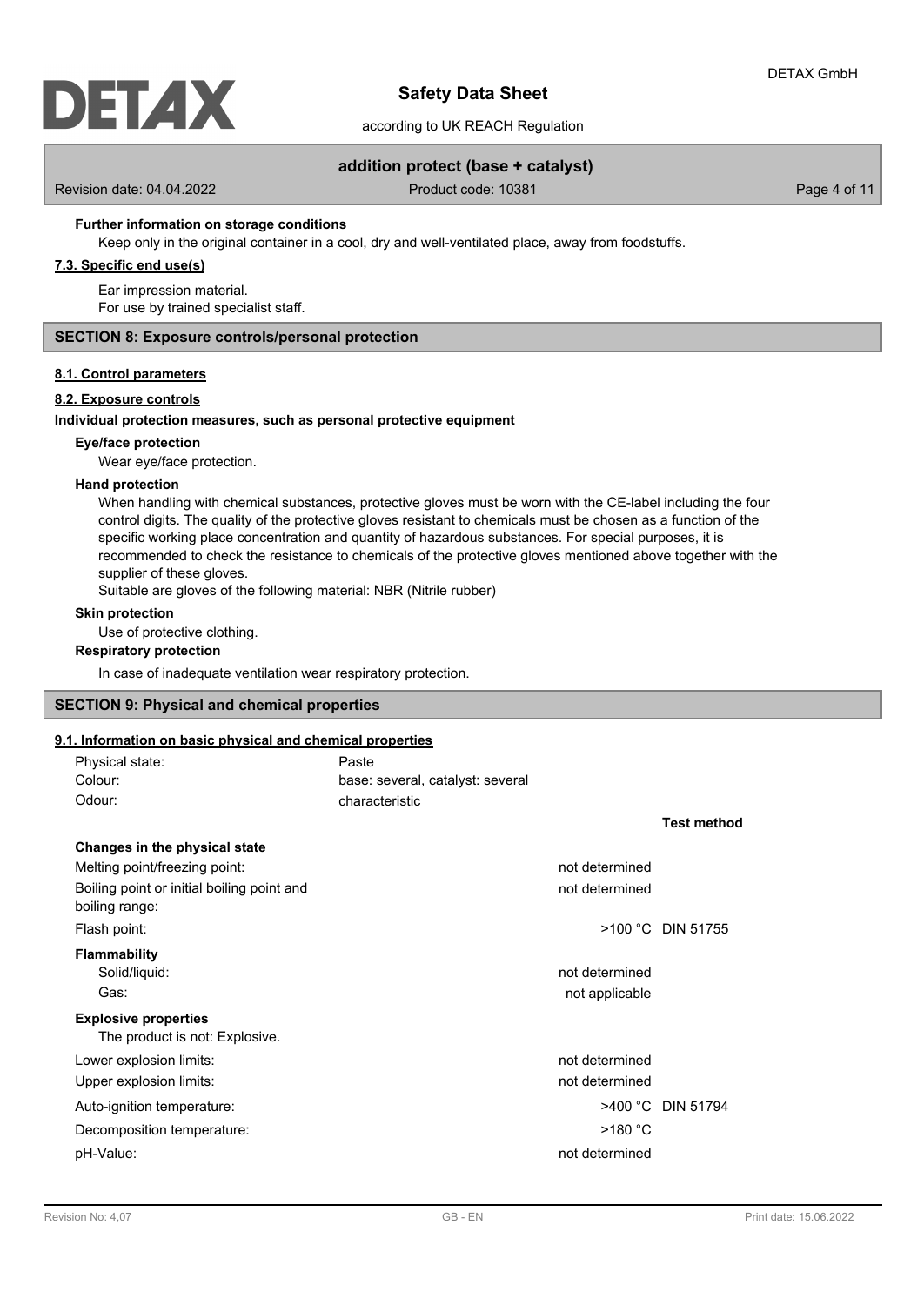

according to UK REACH Regulation

|                                                        | addition protect (base + catalyst)                                                                     |                                  |  |  |  |
|--------------------------------------------------------|--------------------------------------------------------------------------------------------------------|----------------------------------|--|--|--|
| Revision date: 04.04.2022                              | Product code: 10381                                                                                    | Page 5 of 11                     |  |  |  |
| Viscosity / dynamic:<br>(at 23 $^{\circ}$ C)           |                                                                                                        | 75000 mPa s BROOKFIELD           |  |  |  |
| Water solubility:                                      | The study does not need to be conducted<br>because the substance is known to be<br>insoluble in water. |                                  |  |  |  |
| Solubility in other solvents<br>not determined         |                                                                                                        |                                  |  |  |  |
| Partition coefficient n-octanol/water:                 | not determined                                                                                         |                                  |  |  |  |
| Vapour pressure:<br>(at 20 $°C$ )                      | $<$ 10 hPa                                                                                             |                                  |  |  |  |
| Density (at 20 °C):                                    |                                                                                                        | 1,25 g/cm <sup>3</sup> DIN 51757 |  |  |  |
| Relative vapour density:                               | not determined                                                                                         |                                  |  |  |  |
| 9.2. Other information                                 |                                                                                                        |                                  |  |  |  |
| Information with regard to physical hazard classes     |                                                                                                        |                                  |  |  |  |
| Oxidizing properties<br>The product is not: oxidising. |                                                                                                        |                                  |  |  |  |
| Other safety characteristics                           |                                                                                                        |                                  |  |  |  |
| Solid content:                                         | not determined                                                                                         |                                  |  |  |  |
| Evaporation rate:                                      | not determined                                                                                         |                                  |  |  |  |
| <b>Further Information</b>                             |                                                                                                        |                                  |  |  |  |
| <b>SECTION 10: Stability and reactivity</b>            |                                                                                                        |                                  |  |  |  |
|                                                        |                                                                                                        |                                  |  |  |  |

### **10.1. Reactivity**

No hazardous reaction when handled and stored according to provisions.

## **10.2. Chemical stability**

The product is stable under storage at normal ambient temperatures.

## **10.3. Possibility of hazardous reactions**

Reacts with : Acids, alkalis, alcohols, powdered metals or metal oxides with release of hydrogen.

## **10.4. Conditions to avoid**

Temperatures > 150°C/ 302 °F.

### **10.5. Incompatible materials**

No information available.

## **10.6. Hazardous decomposition products**

In case of thermic decomposition hydrogen is released. At a temperature of approx. 150°C/ 302°F a small amount of formaldehyde can be released by oxidative degradation.

## **SECTION 11: Toxicological information**

## **11.1. Information on hazard classes as defined in GB CLP Regulation**

#### **Acute toxicity**

Based on available data, the classification criteria are not met. For the product itself no toxicological data are available. In products with a comparable composition, a LD50 (orally, species rat) of > 5000 mg/kg has been found.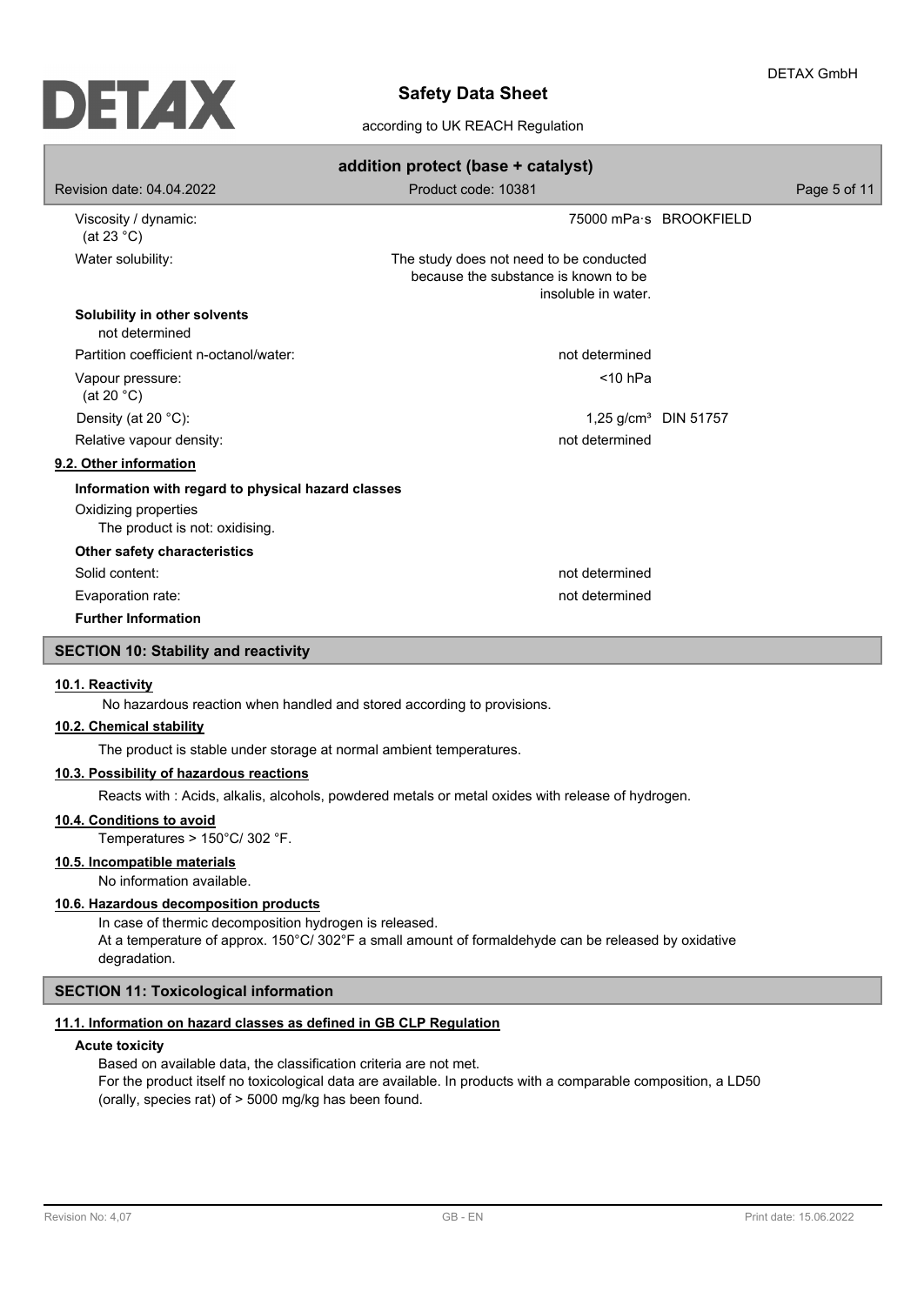

according to UK REACH Regulation

## **addition protect (base + catalyst)**

Revision date: 04.04.2022 Product code: 10381 Page 6 of 11

| CAS No    | Chemical name                 |                           |           |         |               |                 |
|-----------|-------------------------------|---------------------------|-----------|---------|---------------|-----------------|
|           | Exposure route                | <b>Dose</b>               |           | Species | Source        | Method          |
| 8042-47-5 | paraffin oil                  |                           |           |         |               |                 |
|           | oral                          | LD <sub>50</sub><br>mg/kg | >5000     | Rat     | <b>OECD</b>   |                 |
|           | dermal                        | LD <sub>50</sub><br>mg/kg | >2000     | Rabbit  | OECD          |                 |
|           | inhalation (4 h) vapour       | LC50                      | $>5$ mg/l | Rat     | <b>OECD</b>   |                 |
| 540-97-6  | Dodecamethylcyclohexasiloxane |                           |           |         |               |                 |
|           | oral                          | LD <sub>50</sub><br>mg/kg | 2000      | Rat     |               |                 |
|           | dermal                        | LD <sub>50</sub><br>mg/kg | 2000      | Rat     |               |                 |
| 541-02-6  | Decamethylcyclopentasiloxane  |                           |           |         |               |                 |
|           | oral                          | LD <sub>50</sub><br>mg/kg | >24100    | Rat     | <b>GESTIS</b> |                 |
|           | dermal                        | LD <sub>50</sub><br>mg/kg | >2000     | Rabbit  |               | <b>OECD 402</b> |
|           | inhalation (4 h) vapour       | LC50                      | 8,67 mg/l | Rat     |               | <b>OECD 403</b> |
| 556-67-2  | Octamethylcyclotetrasiloxane  |                           |           |         |               |                 |
|           | oral                          | LD <sub>50</sub><br>mg/kg | 4800      | Rat     |               | <b>OECD 401</b> |
|           | dermal                        | LD <sub>50</sub><br>mg/kg | >2400     | Rabbit  |               | <b>OECD 402</b> |
|           | inhalation (4 h) vapour       | LC50                      | 36 mg/l   | Rat     | <b>GESTIS</b> | OECD 403        |

## **Irritation and corrosivity**

Based on available data, the classification criteria are not met.

#### **Sensitising effects**

Based on available data, the classification criteria are not met.

### **Carcinogenic/mutagenic/toxic effects for reproduction**

Based on available data, the classification criteria are not met.

### **STOT-single exposure**

Based on available data, the classification criteria are not met.

### **STOT-repeated exposure**

Based on available data, the classification criteria are not met.

Due to physical form (paste) classification with H372 is not appropriate. An inhalation of the product is not possible.

EC regulation 1272/2008 annex 1, section 1.1.1.5: "For the purpose of classification of health hazards (part 3), the route of exposure, information on mechanisms and metabolism studies are useful for determining the relevance of effects in humans. If this information raises doubts as to their relevance in humans, in spite of the indisputable data legitimacy and quality, a lower classification may be justified. When there is scientific evidence that the mechanism or mode of action is not relevant to humans, the substance or mixture should not be classified."

### **Aspiration hazard**

Based on available data, the classification criteria are not met.

### **SECTION 12: Ecological information**

## **12.1. Toxicity**

Harmful to aquatic life with long lasting effects.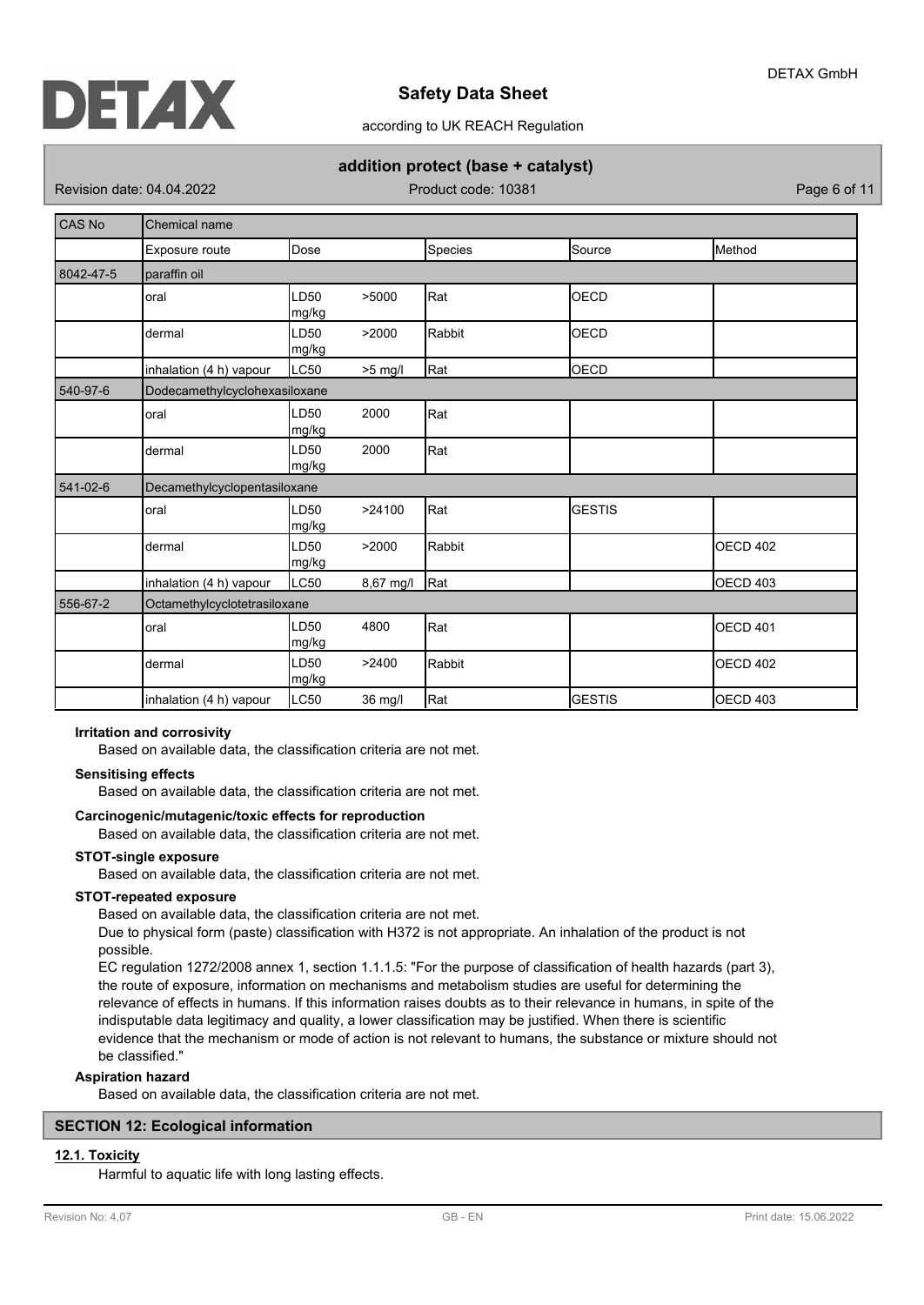according to UK REACH Regulation

# **addition protect (base + catalyst)**

Revision date: 04.04.2022 Product code: 10381 Page 7 of 11

| CAS No    | Chemical name            |               |       |                                         |                 |                 |
|-----------|--------------------------|---------------|-------|-----------------------------------------|-----------------|-----------------|
|           | Aquatic toxicity         | Dose)         |       | $[h]   [d]$ Species                     | <b>I</b> Source | <b>I</b> Method |
| 8042-47-5 | paraffin oil             |               |       |                                         |                 |                 |
|           | Acute fish toxicity      | LC50<br>mg/l  | >1000 | 96 h Leuciscus idus<br>(golden orfe)    | IOECD           |                 |
|           | Acute algae toxicity     | ErC50<br>mg/l | >100  | 72 hlPseudokirchneriella<br>subcapitata | IOECD           |                 |
|           | Acute crustacea toxicity | EC50<br>mg/l  | >100  | 48 h Daphnia magna (Big<br>water flea)  |                 |                 |

## **12.2. Persistence and degradability**

|           | The product has not been tested.                       |  |  |  |  |
|-----------|--------------------------------------------------------|--|--|--|--|
| CAS No    | Chemical name                                          |  |  |  |  |
|           | Value<br>Method<br>Source                              |  |  |  |  |
|           | Evaluation                                             |  |  |  |  |
| 8042-47-5 | paraffin oil                                           |  |  |  |  |
|           | OECD 301F/ ISO 9408/ EEC 92/69/V, C.4-D<br>31%<br>28   |  |  |  |  |
|           | Not readily biodegradable (according to OECD criteria) |  |  |  |  |
| 556-67-2  | Octamethylcyclotetrasiloxane                           |  |  |  |  |
|           | 3.7%<br>29                                             |  |  |  |  |
|           | Not readily biodegradable (according to OECD criteria) |  |  |  |  |

## **12.3. Bioaccumulative potential**

The product has not been tested.

## **12.4. Mobility in soil**

The product has not been tested.

**12.5. Results of PBT and vPvB assessment**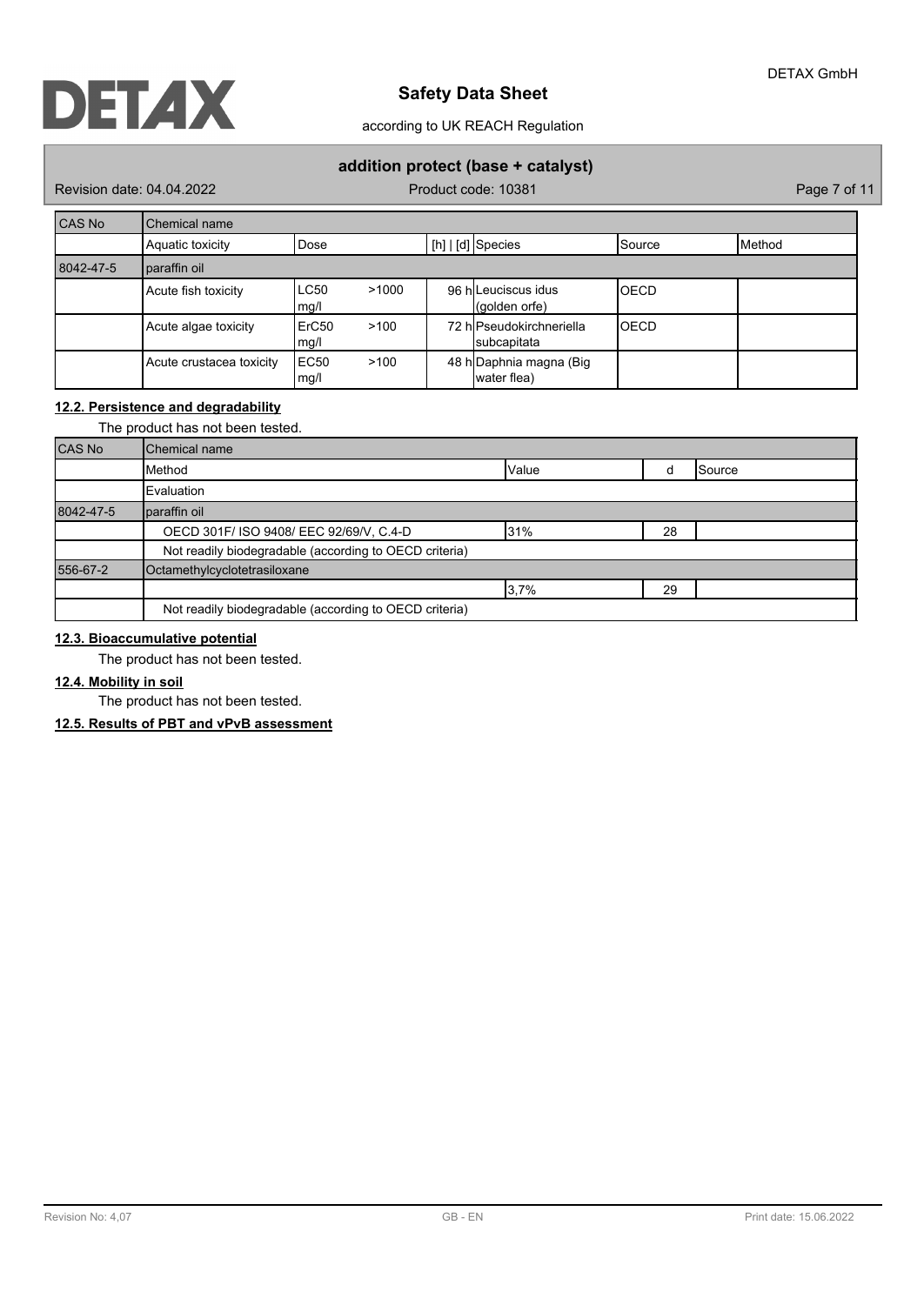

according to UK REACH Regulation

## **addition protect (base + catalyst)**

Revision date: 04.04.2022 Product code: 10381 Page 8 of 11

The mixture contains the following substances fulfilling the PBT criteria according to UK REACH: Dodecamethylcyclohexasiloxane.

The mixture contains the following substances fulfilling the vPvB criteria according to UK REACH: Decamethylcyclopentasiloxane.

Octamethylcyclotetrasiloxane (D4) fulfills the current criteria set forth under Annex XIII of the EU REACH Regulation for PBT and vPvB substances and was included in the candidate list of SVHCs. According to our knowledge of the state of the art, however, D4 cannot be compared with known PBT and/or vPvB substances. The interpretation of the available data by the silicone industry reveals that scientific evidence obtained from field tests essentially points out that D4 does not lead to biomagnification in aquatic and terrestrial food chains. In air, D4 is decomposed by naturally occurring processes in the atmosphere. D-residues which do not decompose in this way in the air are not expected to accumulate from the air in water, the soil or living organisms.

Decamethylcyclopentasiloxane (D5) fulfills the current criteria set forth under Annex XIII of the EU REACH Regulation for vPvB substances and was included in the candidate list of SVHCs. According to our knowledge of the state of the art, however, D5 cannot be compared with known PBT and/or vPvB substances. The interpretation of the available data by the silicone industry reveals that scientific evidence obtained from field tests essentially points out that D5 does not lead to biomagnification in aquatic and terrestrial food chains. In air, D5 is decomposed by naturally occurring processes in the atmosphere. D-residues which do not decompose in this way in the air are not expected to accumulate from the air in water, the soil or living organisms.

Dodecamethylcyclohexasiloxane (D6) fulfills the current criteria set forth under Annex XIII of the EU REACH Regulation for very persistent and very bioaccumulative substances (vPvB) and was included in the candidate list of substances of very high concern (SVHC). According to our knowledge of the state of the art, however, D6 cannot be compared with known persistent, bioaccumulative and toxic (PBT) and/or vPvB substances. The interpretation of the available data by the silicone industry reveals that scientific evidence obtained from field tests essentially points out that D6 does not lead to biomagnification in aquatic and terrestrial food chains. In air, D6 is decomposed by naturally occurring processes in the atmosphere. D-residues which do not decompose in this way in the air are not expected to accumulate from the air in water, the soil or living organisms.

## **12.6. Endocrine disrupting properties**

This product does not contain a substance that has endocrine disrupting properties with respect to non-target organisms as no components meets the criteria.

## **12.7. Other adverse effects**

No information available.

## **Further information**

Do not allow to enter into surface water or drains. Do not allow to enter into soil/subsoil.

## **SECTION 13: Disposal considerations**

#### **13.1. Waste treatment methods**

## **Disposal recommendations**

Do not allow to enter into surface water or drains. Do not allow to enter into soil/subsoil. Dispose of waste according to applicable legislation.

### **Contaminated packaging**

Non-contaminated packages may be recycled. Handle contaminated packages in the same way as the substance itself.

## **SECTION 14: Transport information**

#### **Land transport (ADR/RID)**

| 14.1. UN number or ID number:     | No dangerous good in sense of this transport regulation. |
|-----------------------------------|----------------------------------------------------------|
| 14.2. UN proper shipping name:    | No dangerous good in sense of this transport regulation. |
| 14.3. Transport hazard class(es): | No dangerous good in sense of this transport regulation. |
| 14.4. Packing group:              | No dangerous good in sense of this transport regulation. |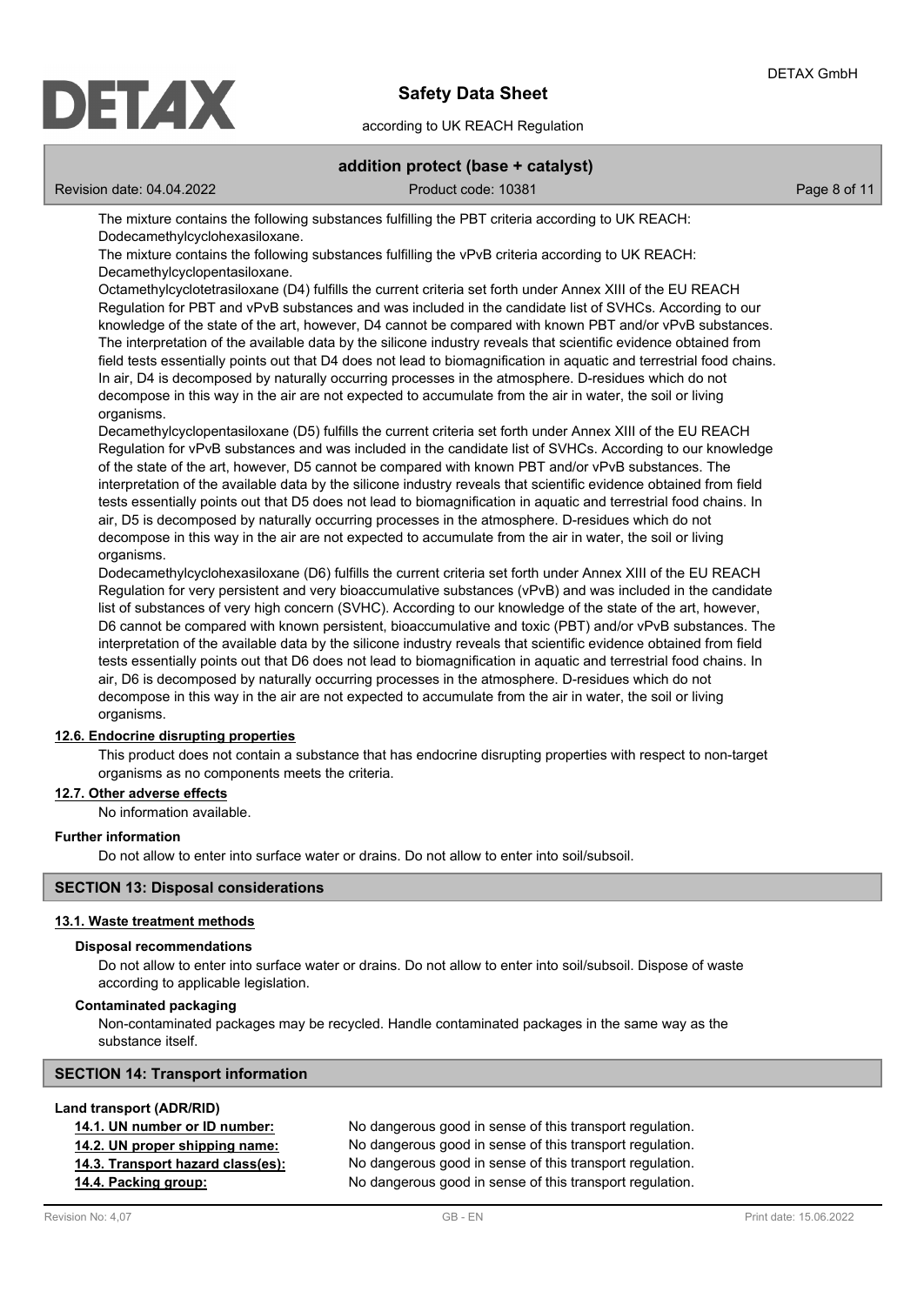

## according to UK REACH Regulation

## **addition protect (base + catalyst)**

Revision date: 04.04.2022 Product code: 10381 Page 9 of 11

**Inland waterways transport (ADN) 14.1. UN number or ID number:** No dangerous good in sense of this transport regulation. **14.2. UN proper shipping name:** No dangerous good in sense of this transport regulation. **14.3. Transport hazard class(es):** No dangerous good in sense of this transport regulation. **14.4. Packing group:** No dangerous good in sense of this transport regulation. **Marine transport (IMDG) 14.1. UN number or ID number:** No dangerous good in sense of this transport regulation. **14.2. UN proper shipping name:** No dangerous good in sense of this transport regulation. **14.3. Transport hazard class(es):** No dangerous good in sense of this transport regulation. **14.4. Packing group:** No dangerous good in sense of this transport regulation. **Air transport (ICAO-TI/IATA-DGR) 14.1. UN number or ID number:** No dangerous good in sense of this transport regulation. **14.2. UN proper shipping name:** No dangerous good in sense of this transport regulation. **14.3. Transport hazard class(es):** No dangerous good in sense of this transport regulation. **14.4. Packing group:** No dangerous good in sense of this transport regulation. **14.5. Environmental hazards** ENVIRONMENTALLY HAZARDOUS: No **14.6. Special precautions for user** No dangerous good in sense of this transport regulation. **14.7. Maritime transport in bulk according to IMO instruments** No dangerous good in sense of this transport regulation. **SECTION 15: Regulatory information 15.1. Safety, health and environmental regulations/legislation specific for the substance or mixture EU regulatory information** Authorisations (REACH, annex XIV): Substances of very high concern, SVHC (REACH, article 59): Dodecamethylcyclohexasiloxane; Decamethylcyclopentasiloxane; Octamethylcyclotetrasiloxane Restrictions on use (REACH, annex XVII): Entry 70, Entry 75 2004/42/EC (VOC): 0 % (0,004 g/l) Information according to 2012/18/EU (SEVESO III): Not subject to 2012/18/EU (SEVESO III) **Additional information** To follow: 850/2004/EC, 79/117/EEC, 689/2008/EC **National regulatory information** Observe restrictions to employment for juveniles according to the 'juvenile work protection guideline' (94/33/EC). Employment restrictions: Water hazard class (D): 3 - highly hazardous to water **Additional information** The mixture contains substances of very high concern (SVHC candidates): Octamethylcyclotetrasiloxane (D4), CAS no. 556-67-2 Decamethylcyclopentasiloxane (D5), CAS no. 541-02-6 Dodecamethylcyclohexasiloxane (D6), CAS no. 540-97-6 **15.2. Chemical safety assessment**

## Chemical safety assessments for substances in this mixture were not carried out.

## **SECTION 16: Other information**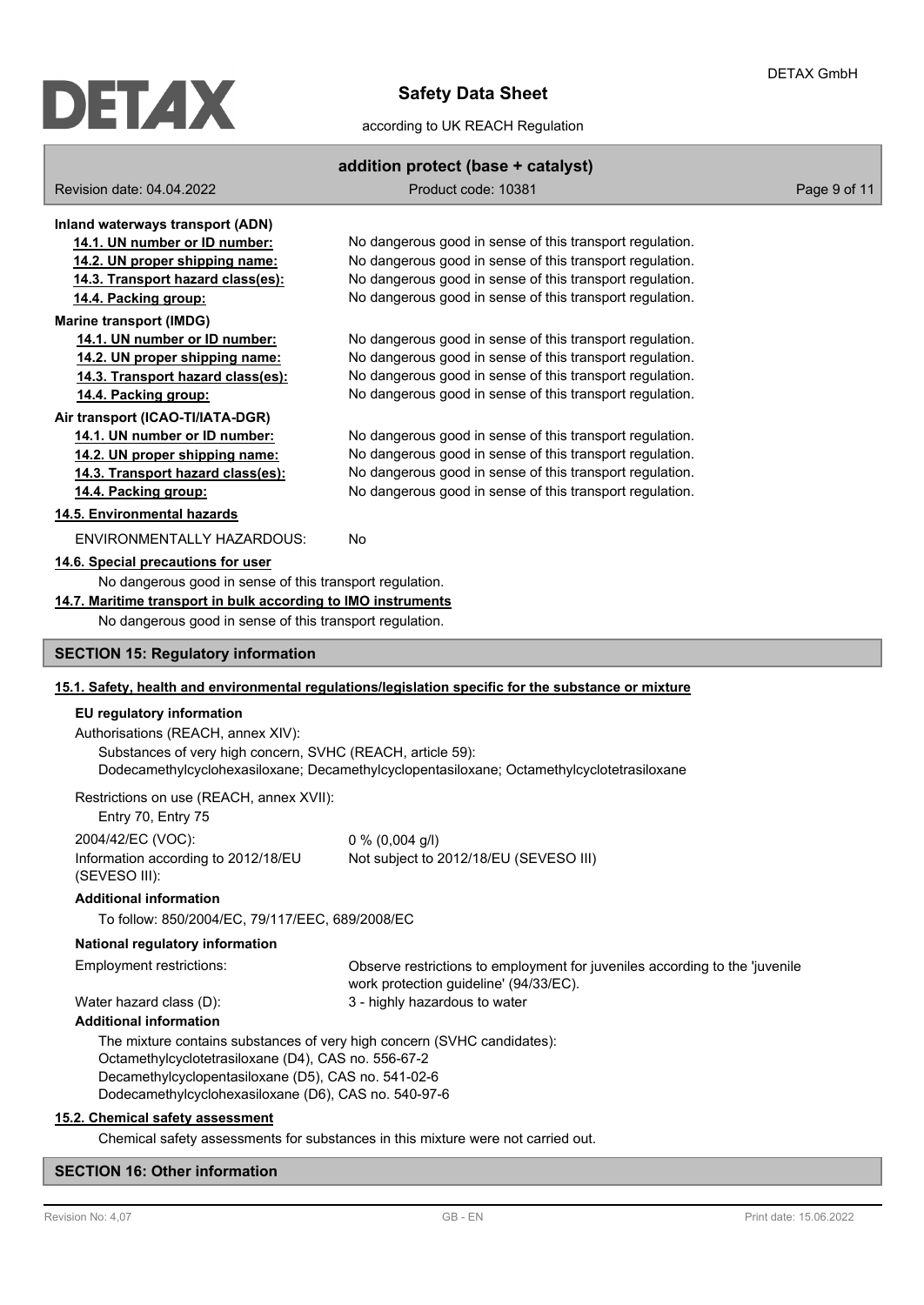

according to UK REACH Regulation

**addition protect (base + catalyst)**

Revision date: 04.04.2022 Product code: 10381 Page 10 of 11

## **Abbreviations and acronyms** ADR: Accord européen sur le transport des marchandises dangereuses par Route (European Agreement concerning the International Carriage of Dangerous Goods by Road) IMDG: International Maritime Code for Dangerous Goods IATA: International Air Transport Association GHS: Globally Harmonized System of Classification and Labelling of Chemicals EINECS: European Inventory of Existing Commercial Chemical Substances ELINCS: European List of Notified Chemical Substances CAS: Chemical Abstracts Service LC50: Lethal concentration, 50% LD50: Lethal dose, 50% CLP: Classification, labelling and Packaging REACH: Registration, Evaluation and Authorization of Chemicals GHS: Globally Harmonised System of Classification, Labelling and Packaging of Chemicals UN: United Nations DNEL: Derived No Effect Level DMEL: Derived Minimal Effect Level PNEC: Predicted No Effect Concentration ATE: Acute toxicity estimate LL50: Lethal loading, 50% EL50: Effect loading, 50% EC50: Effective Concentration 50% ErC50: Effective Concentration 50%, growth rate NOEC: No Observed Effect Concentration BCF: Bio-concentration factor PBT: persistent, bioaccumulative, toxic vPvB: very persistent, very bioaccumulative RID: Regulations concerning the international carriage of dangerous goods by rail ADN: European Agreement concerning the International Carriage of Dangerous Goods by Inland Waterways (Accord européen relatif au transport international des marchandises dangereuses par voies de navigation intérieures) EmS: Emergency Schedules MFAG: Medical First Aid Guide ICAO: International Civil Aviation Organization MARPOL: International Convention for the Prevention of Marine Pollution from Ships IBC: Intermediate Bulk Container VOC: Volatile Organic Compounds SVHC: Substance of Very High Concern For abbreviations and acronyms, see table at http://abbrev.esdscom.eu **Classification for mixtures and used evaluation method according to GB CLP Regulation**

| Glassification for mixtures and used evaluation method according to GB GLF Regulation |                          |  |
|---------------------------------------------------------------------------------------|--------------------------|--|
| <sup>1</sup> Classification                                                           | Classification procedure |  |
| Aquatic Chronic 3: H412                                                               | Calculation method       |  |
| _____                                                                                 |                          |  |

## **Relevant H and EUH statements (number and full text)**

| H <sub>226</sub> | Flammable liquid and vapour.                                                      |
|------------------|-----------------------------------------------------------------------------------|
| H304             | May be fatal if swallowed and enters airways.                                     |
| H361f            | Suspected of damaging fertility.                                                  |
| H372             | Causes damage to organs (lung) through prolonged or repeated exposure if inhaled. |
| H410             | Very toxic to aguatic life with long lasting effects.                             |
| H412             | Harmful to aquatic life with long lasting effects.                                |

#### **Further Information**

The information is based on the present level of our knowledge. It does not, however, give assurance of product properties and establishes no contract legal rights. The receiver of our product is singularly responsible for adhering to existing laws and regulations.